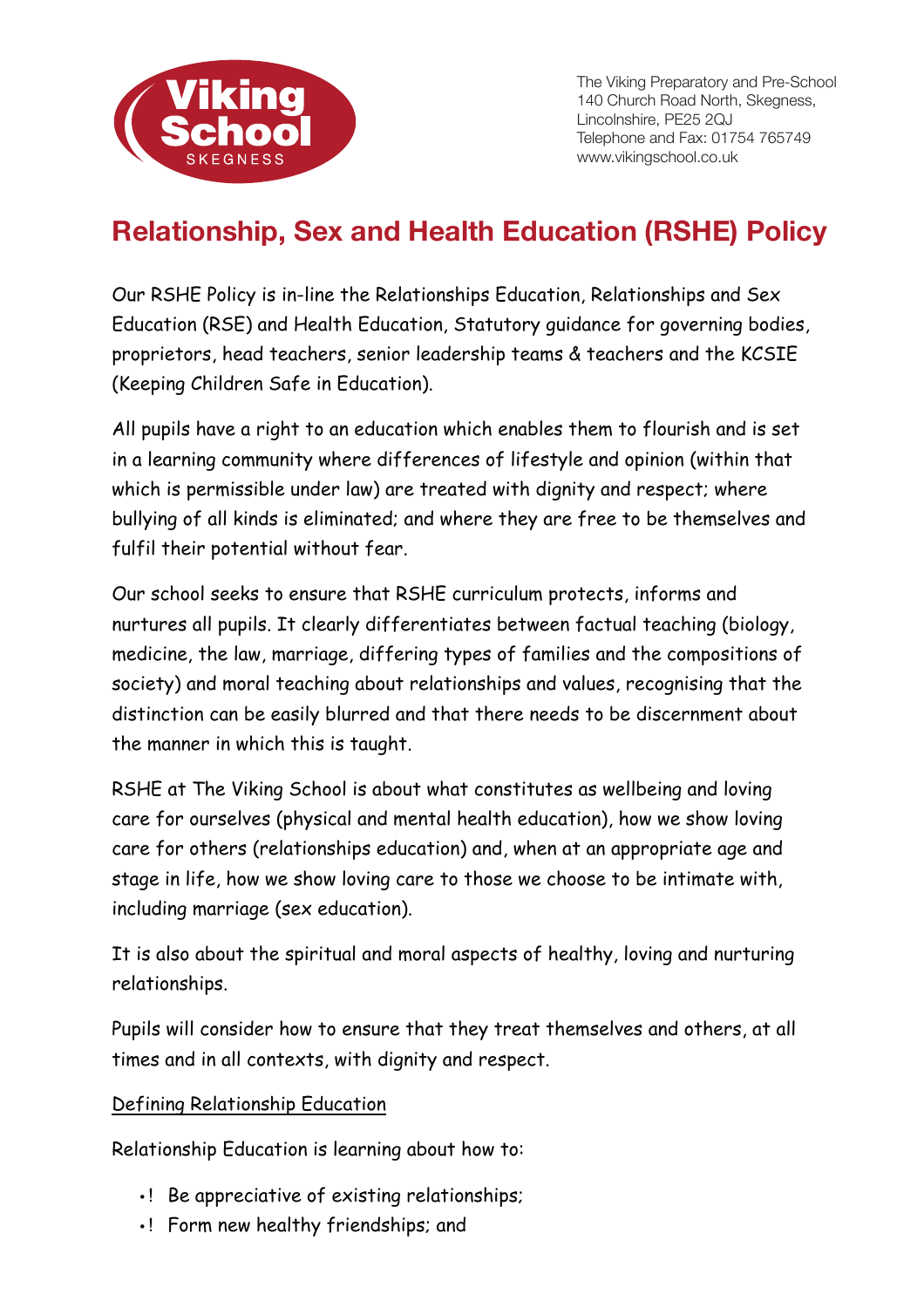• Enjoy strong positive, caring relationships with good boundaries, online and in person.

This will particularly refer to family relationships (including marriage), friendships and relationships with peers and adults.

## Defining Sex Education

Sex education is about reproduction: learning how babies can be made and the emotions that people experience when they are ready for close intimacy.

The National Curriculum for science includes content about human body parts, growth, puberty and gestation. Parents do not have the right to withdraw from this aspect of the curriculum.

## The Right to Withdrawal from Sex Education

Parents do have a right to excuse their child from this aspect of RSHE and can do so by making concerns known and applying it writing to the Head Teacher. The school will invite any enquiring parents or carers to talk through concerns. An explanation of the rationale for RSHE will be given; an opportunity will be offered to review the intended materials and to consider the Impact of not receiving sex education with peers.

Withdrawing a child from sex education remains a statutory right as a parent or legal guardian. If a pupil is excused from sex education it is the school's responsibility to ensure that the pupil receives appropriate, purposeful education during the period of withdrawal.

The school will document this process to ensure a record is kept.

## Defining Health Education

Health Education is learning about physical health and mental wellbeing so that pupils can make wise choices to ensure their own flourishing and the flourishing of others.

#### The RSHE Curriculum

Our RSHE curriculum can be broken down into the following strands: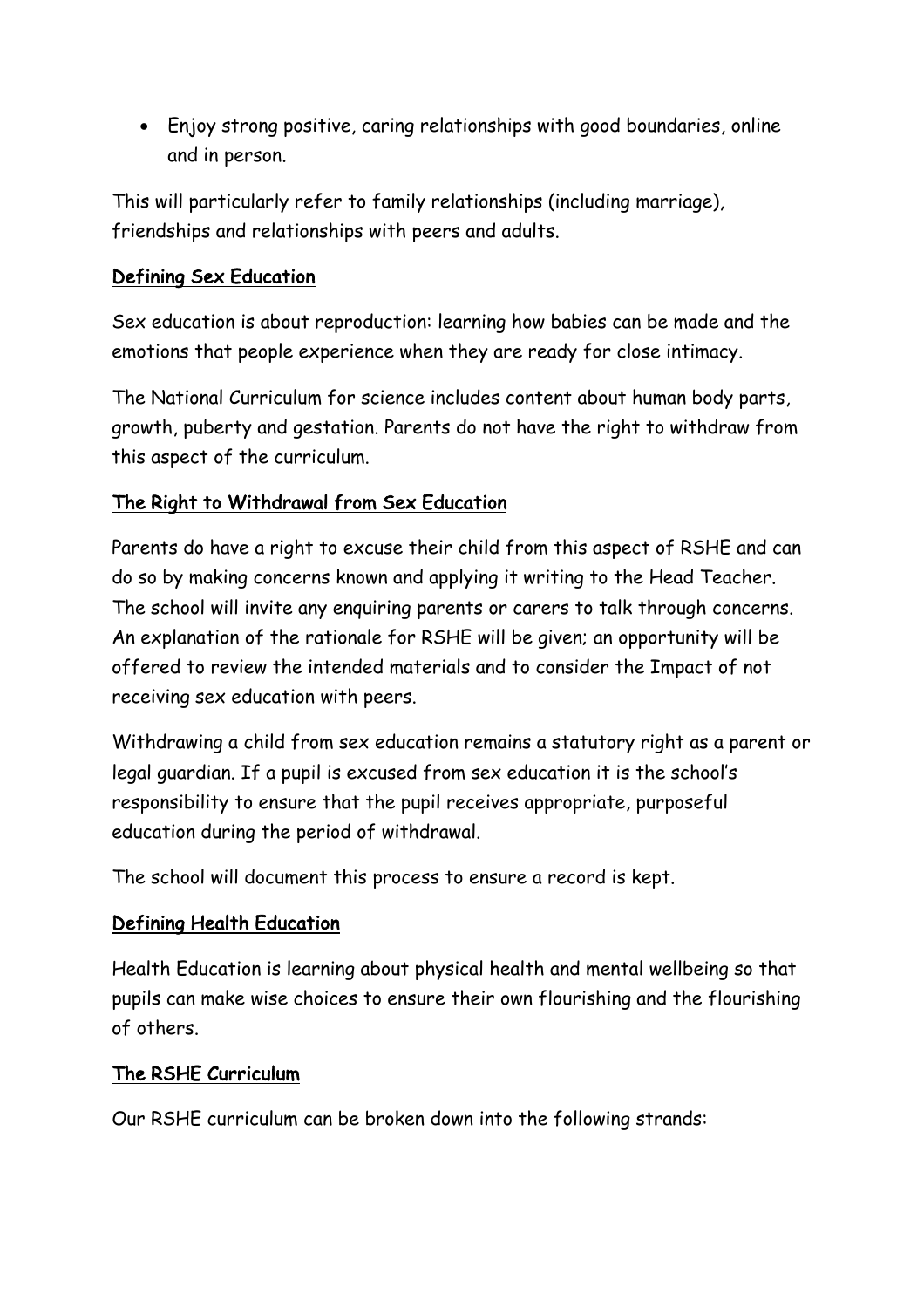## **Relationships** KEY STAGE 1

Family

Friendships

Anti-bullying

Making good boundaries

## KEY STAGE 2

All stands from Key Stage 1

Relationship and marriage

#### Health Education

#### KEY STAGE 1

Sleep, rest and hygiene

Healthy eating

Spiritual practice

Exercise

Mental health, wellbeing and emotion literacy

Screen time and screen safety

First aid

## KEY STAGE 2

All strands from KEY Stage 1

Alcohol, smoking and drugs

Puberty

## **Sex Education**

YEAR 6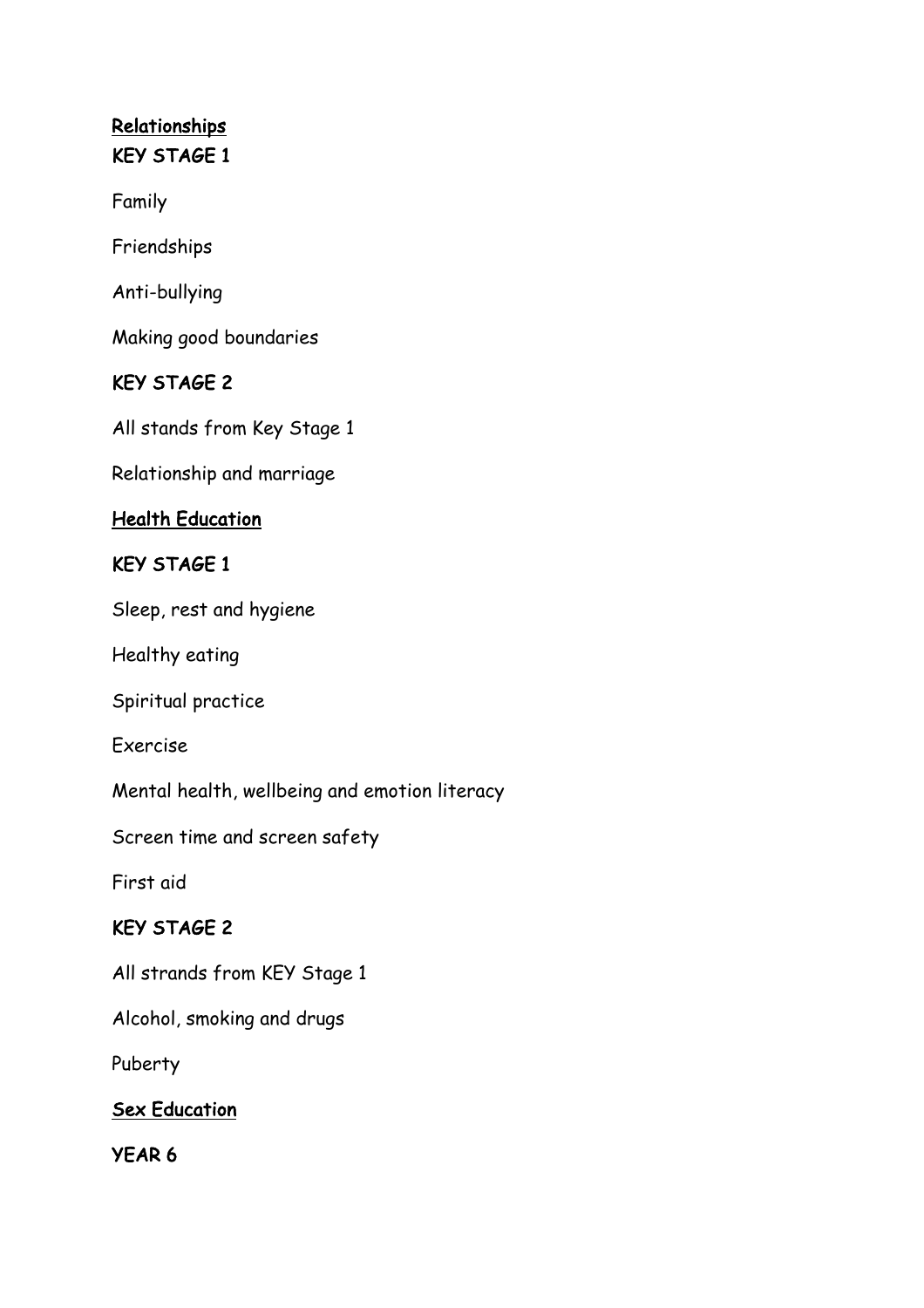Sexual intercourse Sex and the law Gestation, pregnancy, birth and parenthood

## How will PSHE be taught in our school?

RSHE will be delivered professionally and as an identifiable part of PSHE. It will be led, resourced and reported to parents in the same way as any other subject. The strands listed will be covered as part of other subject areas in the curriculum.

RSHE will be delivered in a way that affords dignity and shows respect to all who make up our diverse community. It will not discriminate against any of the protected characteristics in the Equality Act and will be sensitive to the faith and beliefs of those in the wider community. RSHE will seek to value the importance of faithfulness as the underpinning and backdrop for relationships. It will encourage pupils to develop the skills needed to disagree without being disagreeable, to appreciate the lived experience of other people and to live well together.

RSHE will seek to build resilience in our pupils to help them form healthy relationships, to keep themselves safe and resist the harmful influence of the excesses of media in all its forms.

Values such as honesty, integrity, self-control, courage, humility, kindness, forgiveness, generosity and a sense of justice will be embedded.

Pupils with SEND will have had the content made accessible to them in the most appropriate manner.

#### Monitoring and Review

This policy will be reviews every two years or as necessary in-ling with statutory requirements.

This policy was discussed and agreed by members of The Viking School and can be viewed on our school website by parents / carers.